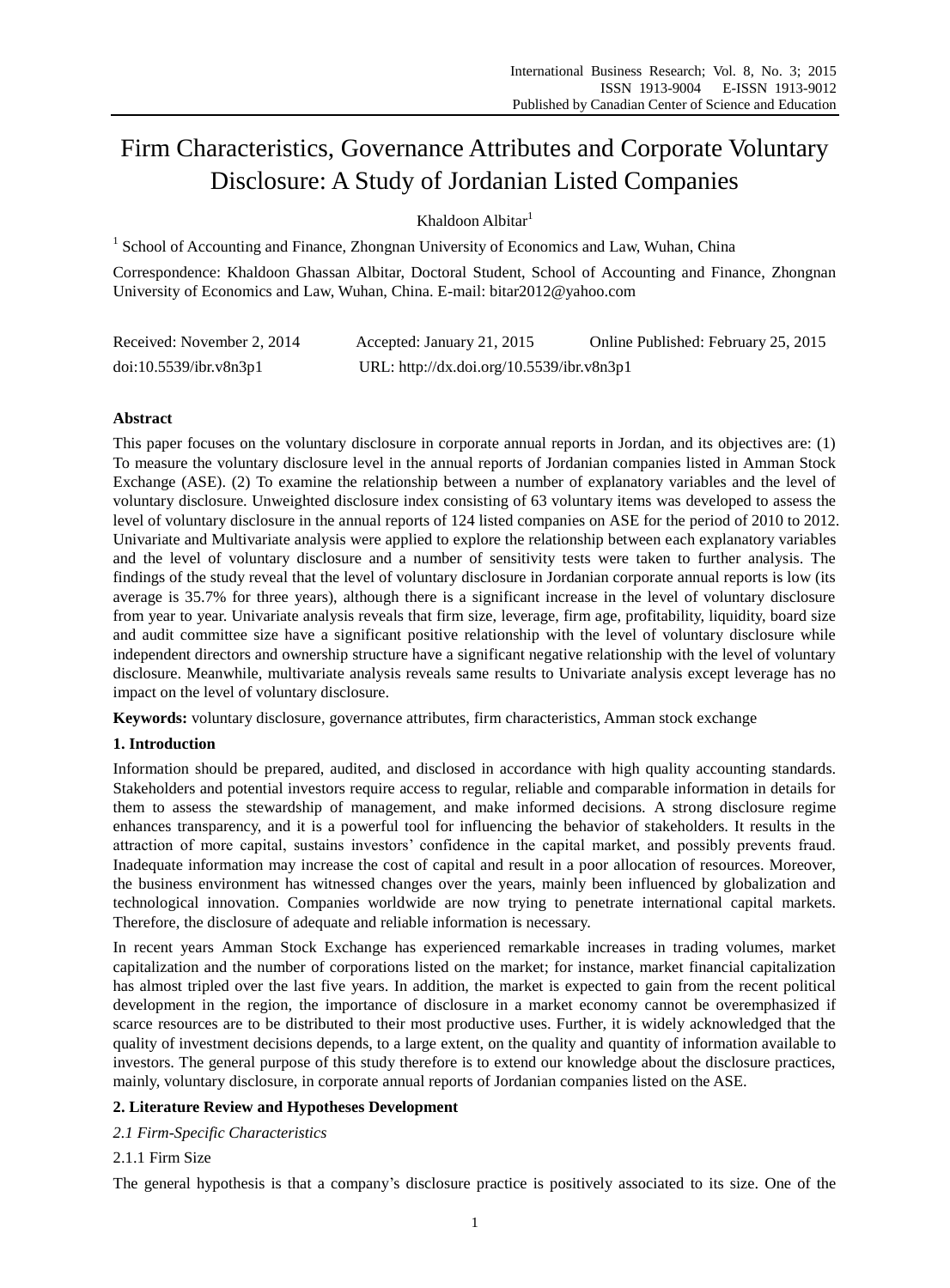reasons can support the positive effect of company size on corporate disclosure derived from the agency theory. Jensen and Meckling (1976) have confirmed that agency costs are likely to increase with the proportion of outside capital. Given that the proportion of outside capital tends to be higher for large companies, it is reasonable to speculate that large companies are more likely to provide more information in an attempt to reduce their agency costs. Several proxies have been suggested and used as measures of size like total assets, sales, and net income. Literature found evidence that larger firms disclose more information (Allegrini & Greco, 2011; Bhayani, 2012; Alves et al., 2012).

H1: There is a significant positive relationship between firm size of the firm and the level of voluntary disclosure found in annual reports.

## 2.1.2 Leverage

Leverage may influence the level of voluntary disclosure. For example, a high leverage ratio may improve disclosure policy for managers and encourage them to disclose more information to meet investors' interests. on the other hand, a low ratio could encourage managers to orient their disclosure procedure toward shareholders more than creditors. Accordingly, managers are motivated to disclose more data in their financial reports to lower their costs and to avoid any creditors' claims. A number of researchers did not find any relationship between leverage and the disclosure level (Aksu & Kosedag, 2006). Nevertheless, other research found a positive relationship (Kolsi, 2012; Hajji & Ghazali, 2013). In addition, other studies Allegrini and Greco (2011) Nandi and Ghosh (2012) Bhayani (2012) discovered a negative relationship between leverage and the disclosure level.

H2: There is a significant positive relationship between leverage and the level of voluntary disclosure found in annual reports.

## 2.1.3 Firm Age

There are several theoretical grounds to assume that older companies are more likely to disclose more information than younger ones. For example, the competition argument proposes that young companies are not likely to disclose full information about their financial results and position, because this may prove to be detrimental if sensitive information is disclosed to the established competitors. In contrast, old companies are less likely to be motivated to withhold such information since their competitive advantages cannot be easily challenged with increased disclosure (Owusu, 1998). This is because they are long established and it is likely that the market is already aware of these advantages. Hossain and Hammami (2009) have found a positive relationship between firm age and the level of voluntary disclosure, other researchers did not find any relationship between Firm age and the level of voluntary disclosure (Bhayani, 2012), in our research firm age measured by number of years since foundation.

H3: There is a significant positive relationship between firm age of the firm and the level of voluntary disclosure found in annual reports.

## 2.1.4 Profitability

There is a general proposition that a company's willingness to disclose information is positively related to its profitability. One motive for this can be derived from agency theory. It is suggested that managers of profitable companies disclose extensive information in order to show and explain to shareholders that they are acting in their best interests and justify their compensation packages. Previous studies employed different measures of profitability like return on total assets and return on equity. The findings of previous research regarding the relationship between profitability and voluntary disclosure using one or more of these measures are rather varied. Hossain and Hammami (2009), Kolsi (2012) and Bhayani (2012) indicated a significant positive relationship, while Glaum and Street (2003) provided no evidence of relationship between company profitability and level of voluntary disclosure.

H4: There is a significant positive relationship between firm profitability and the level of voluntary disclosure found in annual reports.

## 2.1.5 Liquidity

Signaling theory suggests, according to Abd-Elsalam (1999) that firms enjoying a high liquidity ratio are disposed to disclose more information to be distinguished from other companies suffering from a lower liquidity ratio. On the other hand, agency theory argues that firms with a low percentage of liquidity disclose more information in order to lower the conflict between shareholders and creditors (Abd-Elsalam, 1999). Contradictions not only occur among theories but also among empirical results. For example Nandi and Ghosh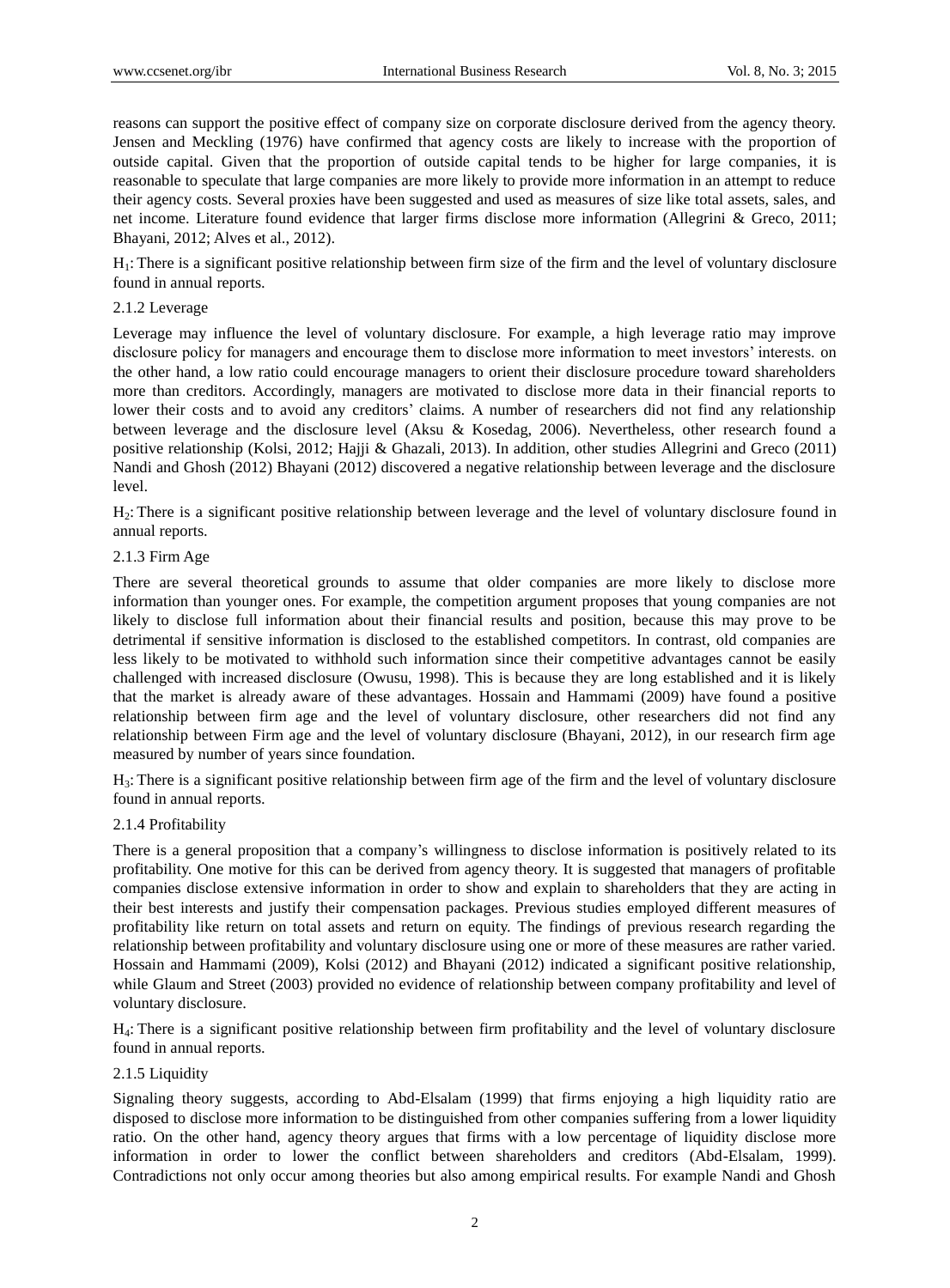(2012) revealed a positive connection between liquidity ratio and disclosure for Canadian firms (this evidence supports signaling). Conversely, Al shammari et al. (2008) supported the agency theory prospective, because they found that Spanish firms undergoing a low liquidity ratio revealed more financial disclosure. Nevertheless Hancock and Izan (2006) did not support either of those theories, as they found no relationship between liquidity and the level of disclosure.

H5: There is a significant positive relationship between liquidity and the level of voluntary disclosure found in annual reports.

# *2.2 Corporate Governance Related Variables*

# 2.2.1 Independent Directors

One of the variables increasingly used in recent disclosure studies is the ratio of independent directors on the board. Inclusion of outside directors on the board might enhance the viability of the board as an internal control, prevent expropriation of security holder wealth, attenuate agency costs and create pressure for better disclosure. If independent directors on the board actually conduct their controlling and monitoring role, good corporate governance is strengthened (Chau & Gray, 2010), boards effectiveness is enhanced (Haniffa & Cooke, 2002), disclosure quality is improved and more information disclosure is expected. The results of previous studies are not consistent in relation to the association between proportion of independent directors on the board and the level of voluntary disclosure. Some studies found positive significant association between the two variables (Chau & Gray, 2010; Rouf, 2012), some studies found negative association (Gul & Leung, 2004) and some others found no significant association (Haniffa & Cooke, 2002; Alves et al., 2012).

H6: There is a significant positive relationship between the proportion of independent directors on the board and the level of voluntary disclosure found in annual reports.

# 2.2.2 Audit Committee Size

Limited research has been undertaken to investigate the relationship between voluntary disclosure and the features of audit committee. Forker (1992) was the first paper to propose this relationship. The author suggests that the audit committee is as an effective monitoring mechanism to enhance the quality of corporate disclosure and reduce agency costs. Furthermore, Ho and Wong (2001) argue that the existence of an audit committee significantly influences the amount of corporate disclosure. In others empirical studies (Barako et al., 2006) conclude the predictable positive connection between audit committee size and level of voluntary disclosure.

H7: There is a positive relationship between audit committee size and the level of voluntary disclosure found in annual reports.

# 2.2.3 Board Size

Board size is a significant corporate governance characteristic. Board size has a positive effect on the level of corporate voluntary disclosure (Samaha et al., 2012; Nadndi & Ghosh, 2012; Hassan, 2013). Larger boards are more efficient for corporate performance since they have a wide range of collective experience and expertise that may assist in making better decisions.

H8: There is positive relationship between board size and the level of voluntary disclosure found in annual reports.

# 2.2.4 Ownership Structure

Ownership structure is one of the mechanisms that associate the interest of shareholders and mangers. unlike the UK and the US which have dispersed ownership, ownership in Jordanian public listed companies are much more concentrated or owned by the insider, so that's why this study uses managerial ownership as proxy to measure ownership structure. Previous studies found a positive relationship between managerial ownership and disclosure in the US (Nagar et al., 2003) in Malaysia (Mohd-Nasir & Weetman, 2006) and in Hong Kong (Leung & Horwitz, 2004).

H9: There is a significant a positive a relationship between managerial ownership and the level of voluntary disclosure found in annual reports.

# 2.2.5 Control Variables

To test the main hypotheses, this thesis includes a number of control variables (Industry type, auditing firm, listing status). These control variables are included, as they are reported in the literature to be associated with voluntary disclosure.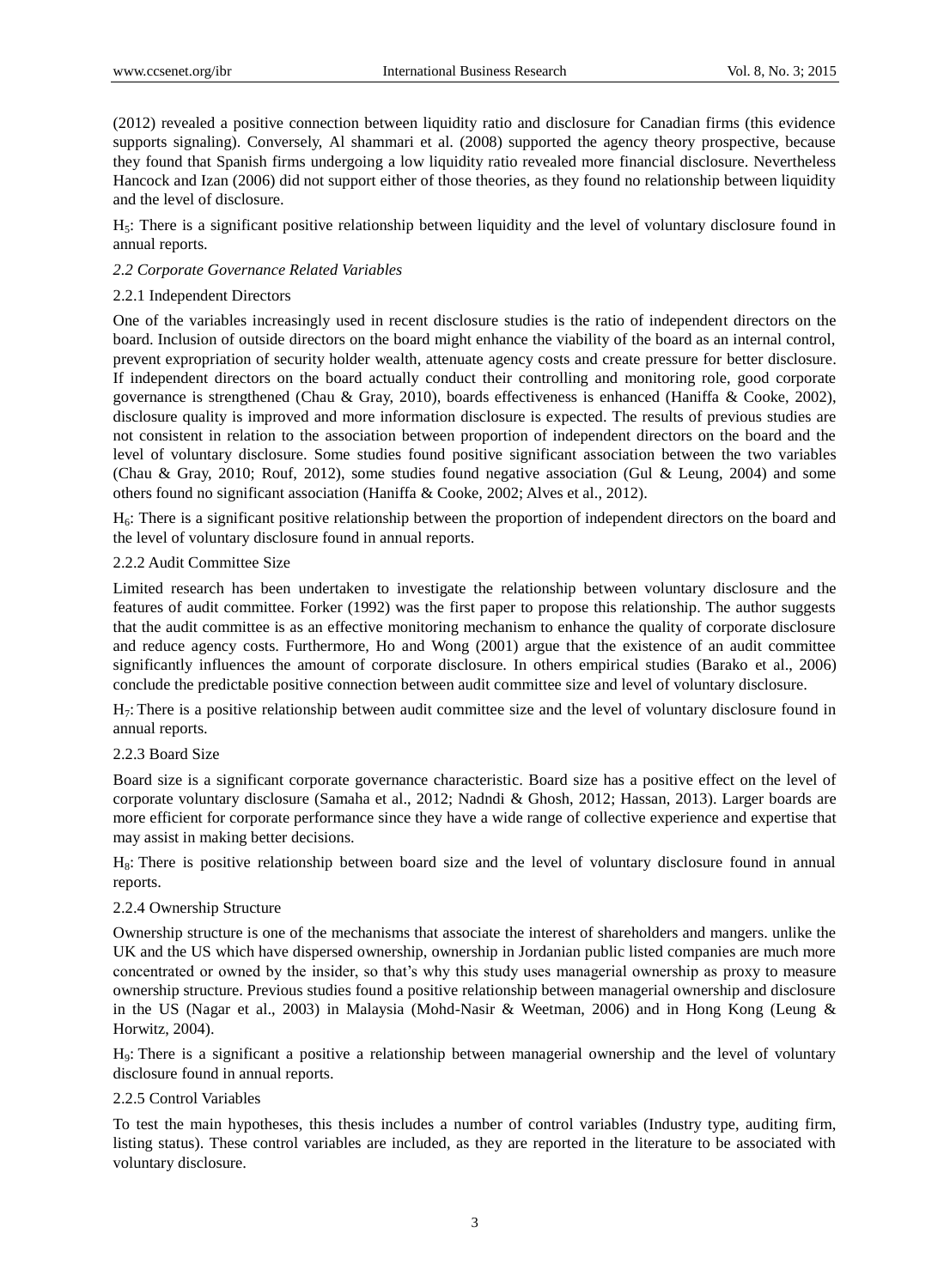## **3. Methodology**

#### *3.1 Sample and Data Collection*

To be included in the sample, listed firms must satisfy the following selection criteria in order to test the hypotheses developed:

- Firms must be listed continuously on ASE in (2010-2012) three years' annual reports are available for examination.
- Financial firms are excluded from the sample, as they are subject to a different accounting system and disclosure requirements in Jordan.

### *3.2 Measurement of the Level of Voluntary Disclosure*

To determine the disclosure level of voluntary items, earlier studies have utilized two approaches: weighted (Ho & Wong, 2001) or unweighted index (Chau & Gray, 2010). The utilization of a weighted disclosure index has been criticized since it may introduce a bias towards a particular user orientation (Barako et al., 2006), and is based on a subjective importance rating ranked by the researchers (Alsaeed, 2006). Therefore, we adopted unweighted index in this research, this approach is most appropriate when no importance is given to any specific user groups (Hossain & Hammami, 2009). The items of information are numerically scored on a dichotomous basis. According to the unweighted disclosure approach, a firm is scored (1) for an item disclosed in the annual report and (0) if it is not disclosed. The total voluntary disclosure index is then computed for each sample firm as a ratio of the total disclosure score to the maximum possible disclosure by the firm. The disclosure index for each firm is then expressed as a percentage.

#### *3.3 Model Specification*

A secondary method for data collection has been used in this study. The data set for variables is collected from financial information available on the websites of companies. The information on independent as well as control variables is also collected from annual reports of the companies. Ordinary Least Squares (OLS) regression is employed to examine the relationship between variables.

*Voluntary Disclosure Index* = 
$$
\beta_0 + \beta_1
$$
 *lnASST* + $\beta_2$  *LEV* +  $\beta_3$  *AGY* +  $\beta_4$  *ROA* + $\beta_5$  *LIQ* +  $\beta_6$  *PID* +  $\beta_7$  *ACS* +  $\beta_8$  *BSZE* +  $\beta_9$  *SOE* +  $\beta_{10}$  *INDU* +  $\beta_{11}$  *BIGFOUR* +  $\beta_{12}$  *LS* + *e*

### *3.4 Explanatory Variables*

| <b>Hypothesis</b> | <b>Variables</b>      | Label          | <b>Measurement</b>                                                                                                                                    | Exp. sign |
|-------------------|-----------------------|----------------|-------------------------------------------------------------------------------------------------------------------------------------------------------|-----------|
| H1                | Firm size             | lnASST         | log of total assets                                                                                                                                   | $+$       |
| H2                | Leverage              | <b>LEV</b>     | Total liabilities/Total assets                                                                                                                        | $^{+}$    |
| H <sub>3</sub>    | Firm age              | <b>AGY</b>     | Number of years since foundation                                                                                                                      | $^{+}$    |
| H4                | Profitability         | <b>ROA</b>     | Return/Total assets (ROA)                                                                                                                             | $+$       |
| H <sub>5</sub>    | Liquidity             | LIQ.           | current assets / current liabilities                                                                                                                  | $^{+}$    |
| H <sub>6</sub>    | Independent directors | <b>PIND</b>    | Number of independent directors/Total number of directors<br>on the board of directors                                                                | $+$       |
| H7                | Audit committee size  | <b>ACS</b>     | The total number of member on the audit committee                                                                                                     | $+$       |
| H8                | Board size            | <b>BSZE</b>    | The total number of member on the Board size                                                                                                          | $^{+}$    |
| H <sub>9</sub>    | Ownership structure   | <b>SOE</b>     | Percentage of equity owned by the insiders (directors,<br>managers) to all equity of the firm.                                                        | $+$       |
| Industry type     |                       | <b>INDU</b>    | Dummy variable: $1 =$ manufacturing firm and $0 =$ Service<br>Firm.                                                                                   |           |
| Auditor type      |                       | <b>BIGFOUR</b> | Dummy variable: $l =$ if a firm's auditor is an international<br>audit firm $\left( \right.$ big 4) $\left. 0 = \right.$ if a firm's auditor is other |           |
| Listing status    |                       | LS             | Dummy variable: $(1 = first \text{ tier}, 0 = other \text{ tier}).$                                                                                   |           |

| Table 1. Independent and control variables identification |  |  |  |
|-----------------------------------------------------------|--|--|--|
|-----------------------------------------------------------|--|--|--|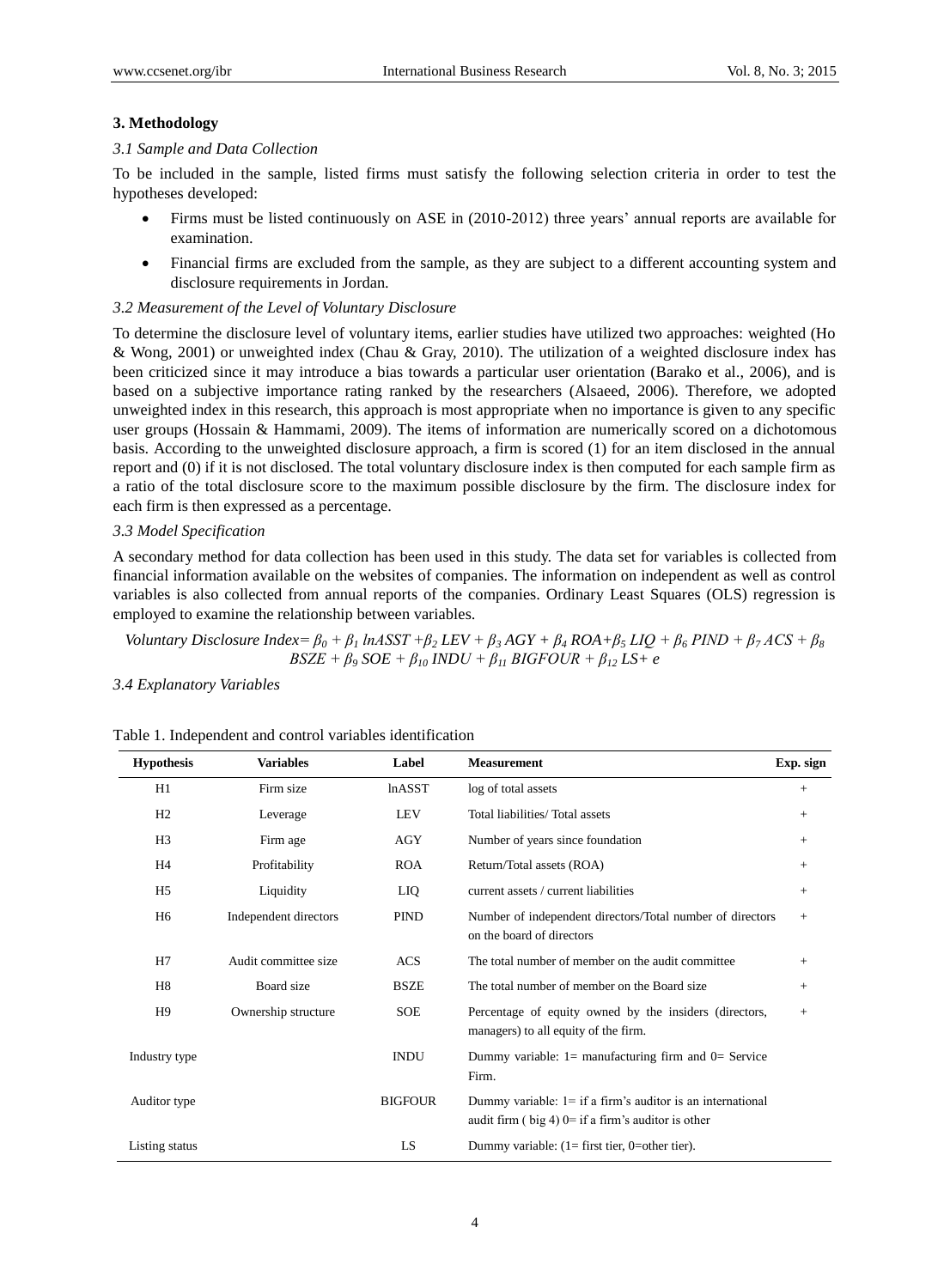# **4. Results**

## *4.1 Descriptive Statistics*

## 4.1.1 Extent of Voluntary Disclosure: Overall Disclosure

Table 2 provides the descriptive statistics of the level of voluntary disclosure. The voluntary disclosure scores range from 15.4% to 83.1%, with a mean score of 35.7%. It can be seen from the percentage change of scores over the three periods that there is a significant positive trend of voluntary disclosure. It can be seen from Table 2 that the highest disclosure score in the sample set is 84.1% which occurred in 2012.

| Year  | <b>Mean</b> | St. Dev. | Min   | <b>Max</b> |
|-------|-------------|----------|-------|------------|
| 2010  | 0.321       | 0.142    | 0.124 | 0.636      |
| 2011  | 0.345       | 0.174    | 0.145 | 0.715      |
| 2012  | 0.383       | 0.532    | 0.191 | 0.841      |
| Total | 0.357       | 0.135    | 0.154 | 0.831      |

Table 3 shows the number and percentages of companies whose disclosure score is within the specified range. 8.40% companies disclose voluntary information less than of 20%; 8.98% companies disclosure in the range of (21 to 30)%. 31.30% companies disclosure in the range of (31 to 40)% and 22.31 and 21.73% companies disclose voluntary information in the range of (41 to 50)% and (51 to 60)% respectively. 2.89% companies disclosure in the range of (61 to 70)%; 2.60% companies disclose voluntary information in the range of (71 to 80)%; 1.73% companies disclose more than 80% voluntary information in the annual reports of listed companies of Jordan.

| Disclosure score $(\% )$ | No of cases | $\frac{6}{6}$ |
|--------------------------|-------------|---------------|
| $\leq=20$                | 29          | 8.40          |
| 21 to 30                 | 31          | 8.98          |
| 31 to 40                 | 108         | 31.30         |
| 41 to 50                 | 77          | 22.31         |
| 51 to 60                 | 75          | 21.73         |
| 61 to 70                 | 10          | 2.89          |
| 71 to 80                 | 9           | 2.60          |
| >80                      | 6           | 1.73          |

|  |  | Table 4. The descriptive statistics for dependent and Independent variables |  |
|--|--|-----------------------------------------------------------------------------|--|
|  |  |                                                                             |  |

| <b>Variable</b> | N   | Mean   | St. Dev. | Min      | <b>Max</b> |
|-----------------|-----|--------|----------|----------|------------|
| Dep. Variable   |     |        |          |          |            |
| <b>VD</b>       | 345 | 0.357  | 0.135    | 0.154    | 0.831      |
| Indep. Variable |     |        |          |          |            |
| LnASST          | 345 | 42.264 | 1.836    | 21.335   | 63.554     |
| <b>LEV</b>      | 345 | 34.972 | 34.282   | 0.312    | 247.690    |
| <b>AGY</b>      | 345 | 15.584 | 20.214   | 7.000    | 54.000     |
| <b>ROA</b>      | 345 | 0.162  | 0.231    | $-0.167$ | 0.483      |
| LIQ             | 345 | 2.438  | 2.013    | 0.114    | 9.529      |
| <b>PIND</b>     | 345 | 0.321  | 0.362    | 0.000    | 0.865      |
| <b>ACS</b>      | 345 | 3.045  | 0.188    | 3.000    | 6.000      |
| <b>BSZE</b>     | 345 | 8.597  | 2.219    | 5.000    | 14.000     |
| <b>SOE</b>      | 345 | 0.484  | 0.223    | 0.061    | 0.986      |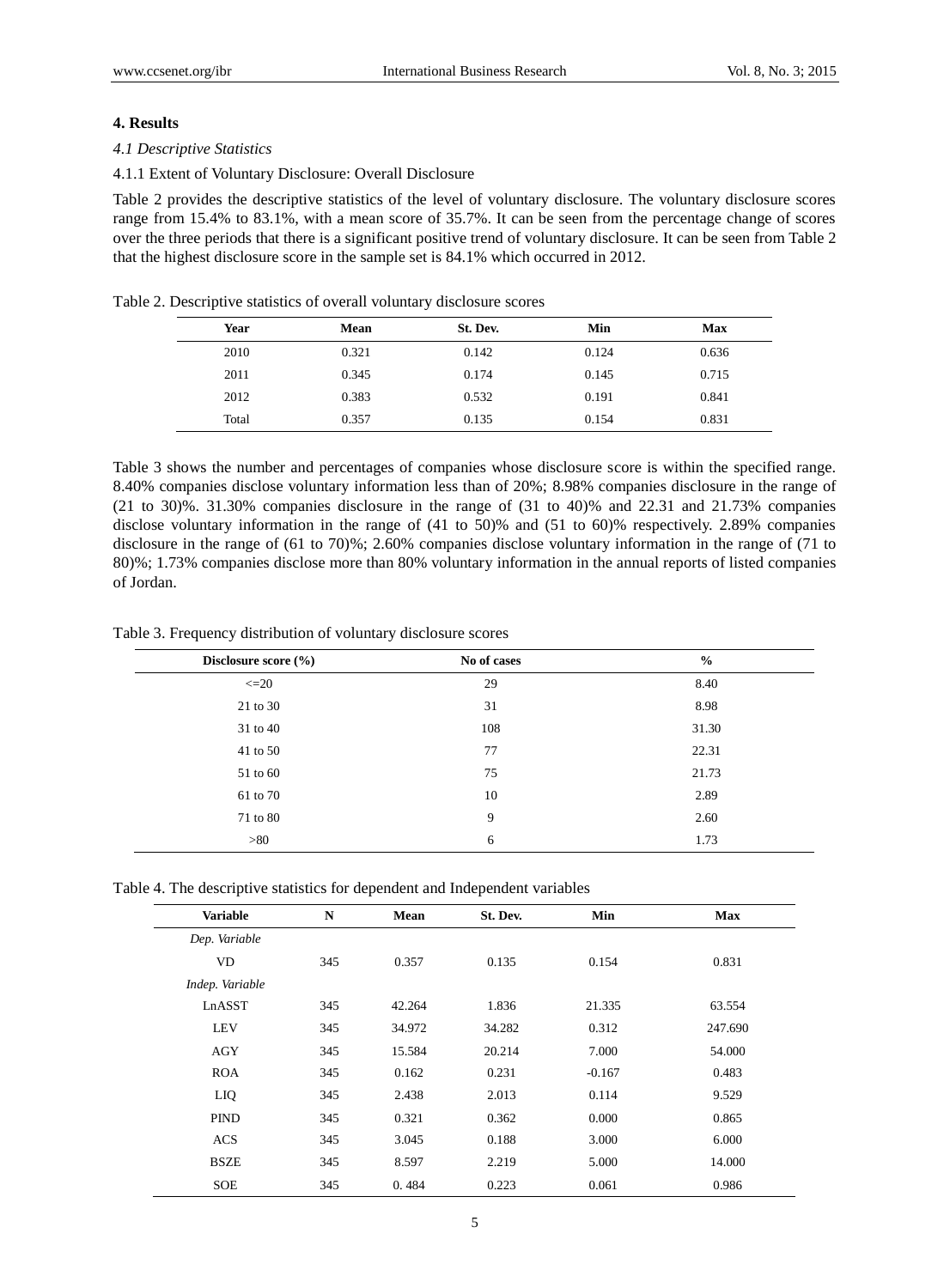Table 4 shows the descriptive statistics of the independent variables examined in explaining the variability in voluntary disclosure practices. The results from the disclosure index indicate that the level of average voluntary disclosure in the sample companies is 35.7% the highest score achieved by a firm is 83.1% and the lowest score is 15.4% with a standard deviation of 0.13%. So the firms are widely distributed with regard to voluntary disclosure.

#### *4.2 Univariate Analysis*

Table 5 presents the correlation matrix of the variables, it shows a number of strong correlations between some explanatory variables. This implies the possibility of Multicollinearity problems. The largest reported correlation value among the variables as shown in Table 5 (0.545) was between listing status and board independence variable. However, this value is still lower than the critical value of 0.80 according to (Cooper & Schindler, 2008). Hence, Multicollinearity between the independent variables is not considered a serious problem.

|               |            |               |            |            |            |            |             |            |                  |            |             | BIG4 LS |       |
|---------------|------------|---------------|------------|------------|------------|------------|-------------|------------|------------------|------------|-------------|---------|-------|
| Variables VD  |            | <b>InASST</b> | <b>LEV</b> | AGE        | <b>ROA</b> | <b>LIQ</b> | <b>PIND</b> | <b>ACS</b> | <b>BSZE</b>      | <b>SOE</b> | <b>INDU</b> |         |       |
| <b>VD</b>     | 1.000      |               |            |            |            |            |             |            |                  |            |             |         |       |
| <b>lnASST</b> | $0.411**$  | 1.000         |            |            |            |            |             |            |                  |            |             |         |       |
| LEV           | $0.106*$   | $0.331**$     | 1.000      |            |            |            |             |            |                  |            |             |         |       |
| AGY           | $0.113*$   | 0.047         | 0.026      | 1.000      |            |            |             |            |                  |            |             |         |       |
| <b>ROA</b>    | $0.212**$  | $0.322**$     | 0.024      | 0.004      | 1.000      |            |             |            |                  |            |             |         |       |
| LIQ.          | $0.116*$   | $-0.081$      | $0.342**$  | $0.112*$   | $0.183**$  | 1.000      |             |            |                  |            |             |         |       |
| <b>PIND</b>   | $-0.243**$ | $0.165*$      | 0.066      | 0.034      | $-0.065$   | 0.048      | 1.000       |            |                  |            |             |         |       |
| ACS           | $0.127*$   | $0.134*$      | 0.081      | $0.271**$  | 0.075      | 0.028      | 0.002       | 1.000      |                  |            |             |         |       |
| <b>BSZE</b>   | $0.313**$  | $0.296**$     | $0.203**$  | 0.065      | 0.016      | $0.113*$   | $0.433**$   | 0.053      | 1.000            |            |             |         |       |
| <b>SOE</b>    | $-0.261**$ | $-0.231**$    | 0.076      | $-0.342**$ | $-0.068$   | $-0.051$   | $-0.179*$   | 0.023      | $-0.186**$ 1.000 |            |             |         |       |
| <b>INDU</b>   | $0.111*$   | 0.013         | $0.175**$  | $0.234**$  | $-0.136*$  | $-0.128*$  | $0.144*$    | 0.016      | $0.275**$        | 0.051      | 1.000       |         |       |
| BIG4          | $0.182**$  | $0.138*$      | $0.221**$  | $0.197**$  | 0.051      | $-0.013$   | $0.126*$    | $-0.053$   | $0.133*$         | 0.049      | $0.285**$   | 1.000   |       |
| LS.           | $0.116*$   | 0.037         | 0.034      | $0.177**$  | 0.057      | 0.038      | $0.545**$   | 0.043      | $0.118*$         | 0.015      | 0.011       | 0.006   | 1.000 |

Table 5. Correlation statistics for variables used in the analyses

*Note.* (\*\*) indicates significant at 1% level; \* indicates significance at 5% level (two-tailed).

## *4.3 Multivariate Analysis*

The R² measures how much variation in the response variable the predictors in the model can explain. For this research as shows in Table 6 the R² are approximately 54.1%, 58.8%, and 61.3% for the year 2010 to 2012, respectively. The R<sup>2</sup> is low for the year 2010. However, the R<sup>2</sup> increased significantly in (2011-2012).

The adjusted R<sup>2</sup>improved approximately from 52% in 2010 to 57% in 2011 and 59% in 2012. Consequently, the explanatory powers of the model increased over the years. However, the year 2012 seems to produce a better explanatory model compared to 2011 and 2010. Furthermore, Table 6 shows F-statistic with its significance. This is the goodness of fit test, which indicates, overall, the quality of the models to predict the outcome variable. The models of 2010, 2011 and 2012 have a significant value below 0.10. This implies that the models are statistically significant. Consequently, at least 90% confidence exists that the models can explain the dependent variable. All of these values suggest that a significant percentage of the variation in voluntary disclosure can be explained by the variations in the whole set of independent variables.

The results for 2010, 2011 and 2012 nearly same where the coefficient shows a positive and significant relationship with the VD for some variables, which implies that (LNASST, AGE, ROA, ACS, BSIZE, LIQ) have a positive effect on the level of voluntary disclosure. This is in contrast with was hypothesized. This implies that, the higher (LNASST, AGE, ROA, ACS, BSIZE, LIQ), the higher level of voluntary disclosure. The coefficient of (PIND, SOE) has a negative and significant relationship at level of 0.05 with the level of voluntary disclosure. This implies that, the higher (PIND, SOE), the lower level of voluntary disclosure. Furthermore, the coefficient of (LEV) does not have significant influence the level of voluntary disclosure.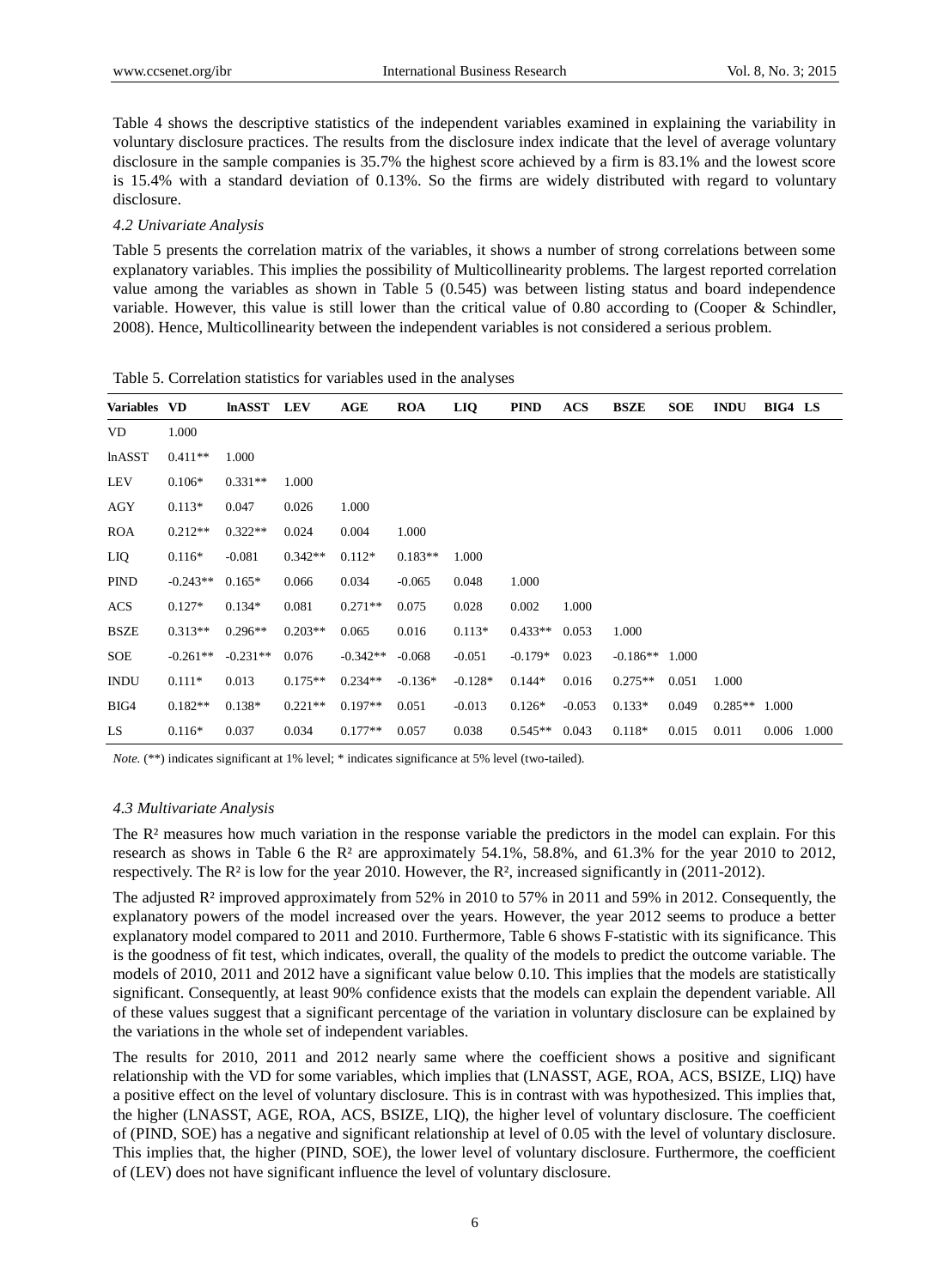Moreover, all control variables have a positive and significant relationship with the level of voluntary disclosure. All hypothesizes are supported by the results of the regression model of 2010-2011-2012 beyond (H2, H6, H9) Where the results do not support hypothesis (2) which suggest that: A positive relationship exists between (LEV) and the level of voluntary disclosure. The (LEV) has a positive relationship with the level of voluntary disclosure and is not significant, implying that with a 90 % level of confidence, cannot state that the estimate is true.

The results also do not support hypothesis (6) and hypothesis (9) which suggest that: A positive relationship exists between each of (PIND), (SOE) and the level of voluntary disclosure. The (PIND), (SOE) have a negative and significant relationship at level of 0.05 with the level of voluntary disclosure.

| <b>Variables</b>                       | <b>Model (2010)</b><br><b>Model (2011)</b> |            | <b>Model (2012)</b> |            | <b>Full model</b> |            |          |            |
|----------------------------------------|--------------------------------------------|------------|---------------------|------------|-------------------|------------|----------|------------|
|                                        | Coeff.                                     | p-value    | Coeff.              | p-value    | Coeff.            | p-value    | Coeff.   | p-value    |
| Intercept                              | 4.656                                      | 0.000      | 5.876               | 0.000      | 5.476             | 0.000      | 5.236    | 0.000      |
| Firm characteristics related variables |                                            |            |                     |            |                   |            |          |            |
| <b>InASST</b>                          | 0.165                                      | $0.000***$ | 0.198               | $0.000***$ | 0.287             | $0.000***$ | 0.178    | $0.000***$ |
| <b>LEV</b>                             | 0.029                                      | 0.137      | 0.021               | 0.149      | 0.065             | 0.121      | 0.043    | 0.153      |
| AGY                                    | 0.081                                      | $0.023**$  | 0.073               | $0.027**$  | 0.086             | $0.014**$  | 0.083    | $0.019**$  |
| <b>ROA</b>                             | 0.063                                      | $0.064*$   | 0.046               | $0.076*$   | 0.085             | $0.038**$  | 0.072    | $0.056*$   |
| LIQ                                    | 0.042                                      | $0.068*$   | 0.038               | $0.017**$  | 0.054             | $0.011**$  | 0.048    | $0.014**$  |
| Corporate governance related variables |                                            |            |                     |            |                   |            |          |            |
| <b>PIND</b>                            | $-0.023$                                   | $0.024**$  | $-0.036$            | $0.041**$  | $-0.043$          | $0.049**$  | $-0.033$ | $0.045**$  |
| <b>ACS</b>                             | 0.074                                      | $0.014**$  | 0.068               | $0.049**$  | 0.047             | $0.051*$   | 0.058    | $0.041**$  |
| <b>BSZE</b>                            | 0.064                                      | $0.037**$  | 0.026               | $0.074*$   | 0.053             | $0.043**$  | 0.030    | $0.076*$   |
| <b>SOE</b>                             | $-0.053$                                   | $0.032**$  | $-0.018$            | $0.027**$  | $-0.056$          | $0.043**$  | $-0.041$ | $0.024**$  |
| <b>Control variables</b>               |                                            |            |                     |            |                   |            |          |            |
| <b>INDU</b>                            | 0.128                                      | $0.011**$  | 0.114               | $0.012**$  | 0.112             | $0.034**$  | 0.103    | $0.021**$  |
| <b>BIGFOUR</b>                         | 0.076                                      | $0.039**$  | 0.157               | $0.018**$  | 0.025             | $0.064*$   | 0.047    | $0.024**$  |
| LS                                     | 0.031                                      | $0.065*$   | 0.046               | $0.039**$  | 0.156             | $0.000***$ | 0.038    | $0.041**$  |
| <b>F-statistic</b>                     | 10.974                                     |            | 13.423              |            | 15.756            |            | 28.367   |            |
| F-sig                                  | 0.000                                      |            | 0.000               |            | 0.000             |            | 0.000    |            |
| $\mathbb{R}^2$                         | 0.541                                      |            | 0.588               |            | 0.613             |            | 0.584    |            |
| Adjusted $\mathbb{R}^2$                | 0.521                                      |            | 0.574               |            | 0.591             |            | 0.570    |            |

Table 6. Multiple regression results (year-wise)

*Note.* (\*\*\*) indicates significance at 1% level; (\*\*) indicates significance at 5% level and (\*) indicates significance at 10% level. The reported p-values are all two-tailed except intercept.

#### *4.4 Sensitivity Analysis*

A number of sensitivity tests are performed, in which some alternative measures, for some variables, are used. Generally, the results of sensitivity tests are consistent with reported regression results.

## 4.4.1 Alternative Measures

Using the number of employees as an alternative measure of firm size. Since many variables used in the regression analyses are correlated with firm size as measured by log of total assets size, firm size as one of firm characteristic variables can also measure by number of employees. (Because as we have seen before this variable has high correlation nearly with all variables, we undertake the following sensitivity analyses to test whether the study's main results are driven by size effects.). The findings additional regressions reflect the same results, as they reflect a positive and significant association between Firm size (number of employees) and dependent variables (Coeff. =  $0.067$  and p-value =  $0.041**$ ).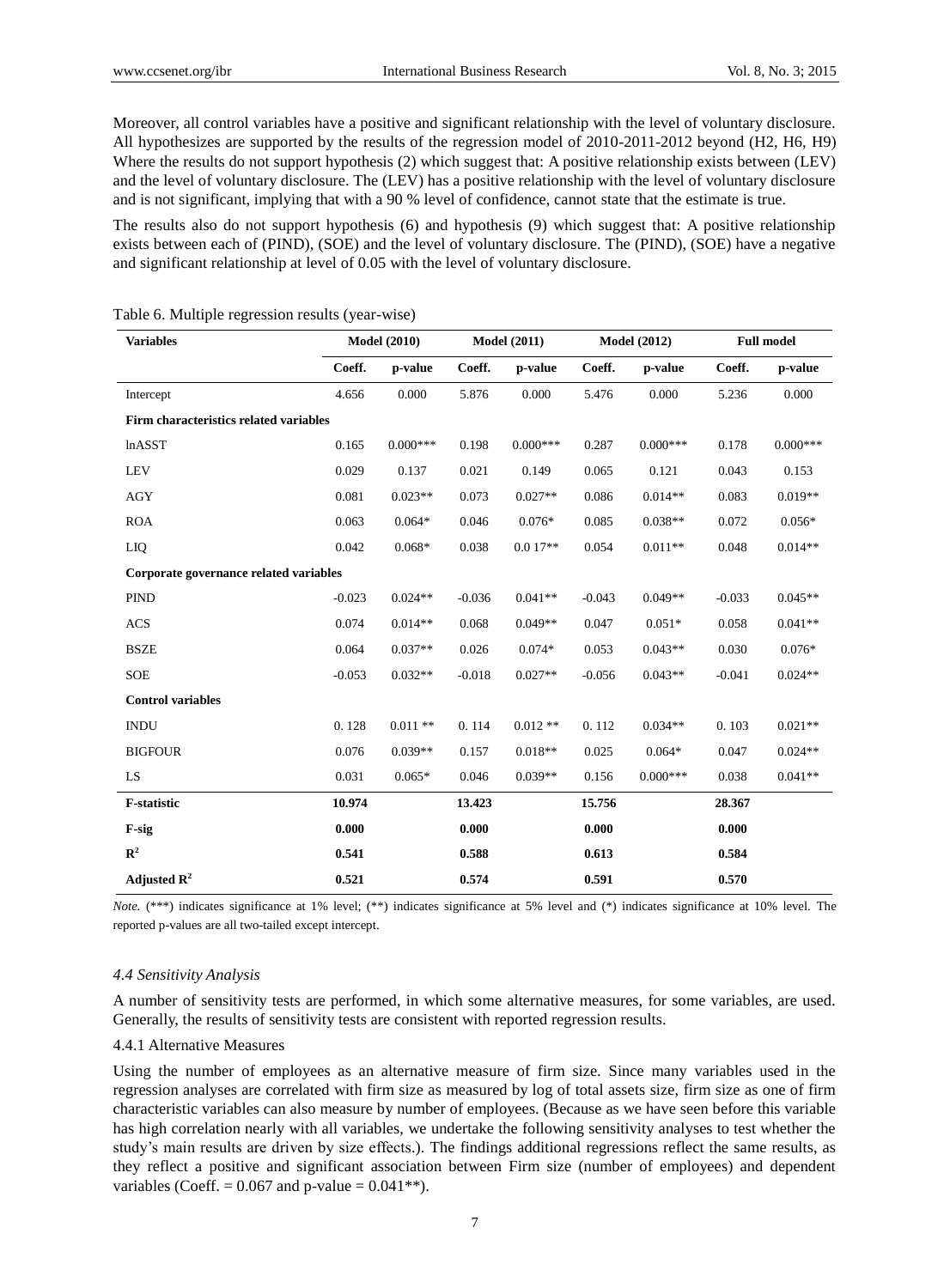As we have seen before within Jordanian listed firms, higher leverage firm's is not necessary to provide extra information beyond mandatory disclosure requirements and as we know besides the ratio of total debt (liabilities) to total assets, other leverage measure considered in this study include the ratio of long term debt to owners' equity. This alternative leverage measure is significantly and negatively (Coeff. =  $-0.016$  and p-value =  $0.071^*$ ) associated with the level of voluntary disclosure.

|  |  | Table 7. Sensitivity analysis, alternative measures |  |  |  |
|--|--|-----------------------------------------------------|--|--|--|
|--|--|-----------------------------------------------------|--|--|--|

| <b>Variable</b>                        | Coeff.   | p-value    |
|----------------------------------------|----------|------------|
| Intercept                              | 5.154    | 0.000      |
| Firm characteristics related variables |          |            |
| <b>EMPNUM</b>                          | 0.067    | $0.041**$  |
| <b>LEV</b>                             | $-0.016$ | $0.071*$   |
| AGY                                    | 0.076    | $0.028**$  |
| ROA                                    | 0.059    | $0.071*$   |
| LIQ                                    | 0.047    | $0.092*$   |
| Corporate governance related variables |          |            |
| PIND                                   | $-0.031$ | $0.037**$  |
| <b>ACS</b>                             | 0.067    | $0.048**$  |
| <b>BSZE</b>                            | 0.058    | $0.041**$  |
| <b>SOE</b>                             | $-0.049$ | $0.047**$  |
| <b>Control variables</b>               |          |            |
| $\mathop{\rm INDU}\nolimits$           | 0.112    | $0.024$ ** |
| <b>BIGFOUR</b>                         | 0.071    | $0.047**$  |
| LS                                     | 0.024    | $0.069*$   |
| <b>F-statistic</b>                     | 26.428   |            |
| F-sig                                  | 0.000    |            |
| R2                                     | 0.562    |            |
| <b>Adjusted R2</b>                     | 0.554    |            |

## **5. Conclusion and Recommendations**

The answer for research question 1: The evidence reported that in aggregate, the general level of voluntary disclosure by Jordanian li*s*ted firms is arguably low (with the mean of 38.6%). The results support the expectation that the level of voluntary disclosure in Jordan as an emerging capital market with secretive culture is low, however. It is also found that companies manage their voluntary disclosure policy which is not a random practice but subject to certain influences. Maybe one of the reasons for this low level of voluntary disclosure is the lack of effective regulation and law enforcement by the stock exchange regulatory bodies may contribute to the low level of information transparency, particularly voluntary disclosure. In general, we can indicate that there is room to improve the transparency of the Jordanian capital market. The study highlights the possibility of cooperation between the capital market authority and all interested parties to enhance transparency by providing pattern of voluntary disclosure and corporate governance practice.

The answer for research question 2: The evidence reported that in aggregate, The statistical results indicate that concerning on firm characteristics, the findings support the evidence from the majority of prior literature of the positive relationship between total voluntary disclosure and each of firm size, firm age, profitability and liquidity. However, leverage as measured by the ratio of total debt (liabilities) to total assets was not related to total voluntary disclosure and negative association with total voluntary disclosure as measured by the ratio of long term debt to owners' equity. Concerning on corporate governance attributes do affect the level of voluntary disclosure in firm annual reports. Four variables were found to be associated with the level of total voluntary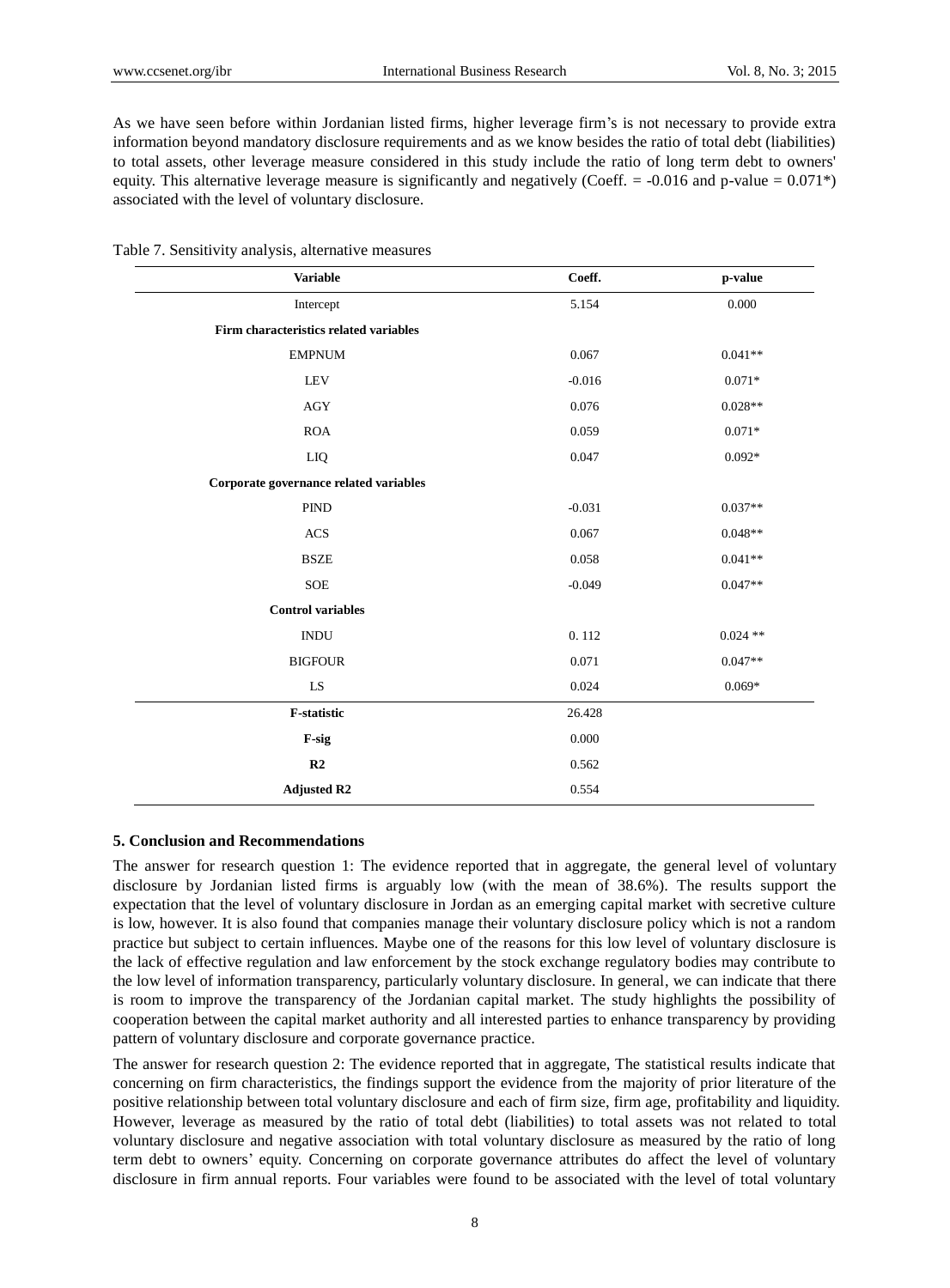disclosure in firm annual reports; two positively and two negatively. Board size and audit committee size, were found to have positive significant association with the level of total voluntary disclosure. However, the percentage of independent directors and ownership structure were found to be negatively associated with total voluntary disclosure.

The focus of this study was limited to one source of information, the annual report. Although annual reports are considered to be the most important source of information, there are other sources of information in Jordan that could be useful for decision making, such as interim reports, ASE publications, prospectuses, internet sources and financial press releases. These sources of information sources were not included in this study and might form important data sources for future research disclosure studies. Moreover, the recent developments in technology and communications suggest a need to pay more attention to internet sources of information. This study focused upon one country, mainly Jordan. An extension of the study could be to compare disclosure between Jordan and other developing countries in the Middle East. Collecting data for more companies in different countries, especially those with different disclosure regulations would enhance the validation of the results in this study and would determine the differences and similarities in policy makers' decisions across the region. Such studies would be useful to the literature on comparative international accounting.

## **References**

- Abd-Elsalam, H. (1999). *The introduction and application of international accounting standards to accounting disclosure regulations of a capital market in developing country: The case of Egypt*. (PhD Thesis), Herriot-Watt University, UK.
- Aksu, M., & Kosedag, A. (2006). Transparency and disclosure scores and their determinants in Istanbul Stock Exchange. *Corporate Governances, 14*(4), 277-296.<http://dx.doi.org/10.1111/j.1467-8683.2006.00507.x>
- Allegrini, M., & Greco, G. (2011). Corporate boards, audit committees and voluntary disclosure: Evidence from Italian listed companies. *Journal of Management and Governance, 17*(1), 187-216. http://dx.doi.org/10.1007/s10997-011-9168-3
- Alsaeed, K. (2006). The association between firm-specific characteristics and disclosure: The case of Saudi Arabia. *Managerial Auditing Journal, 21*(5), 476-496[. http://dx.doi.org/10.1108/02686900610667256](http://dx.doi.org/10.1108/02686900610667256)
- Al-Shammari, B. (2008). Voluntary disclosure in Kuwait corporate annual reports. *Review of Business Research*, *8*(1), 10-30. http://dx.doi.org/ [10.1016/j.sbspro.2014.03.686](http://dx.doi.org/10.1016/j.sbspro.2014.03.686)
- Alves, H., Rodrigues, A., & Canadas, N. (2012). Factors influencing the different categories of voluntary disclosure in annual reports, an analysis of Iberian Peninsula listed companies. *Tekhne, 10*(1), 15-26. http://dx.doi.org/10.1016/S1645-9911(12)70003-8
- Barako, D., Hancock P., & Izan, I. (2006). Factors influencing voluntary corporate disclosure by Kenyan companies. *Corporate Governance: An International Review, 14*(2), 107-125. http://dx.doi.org/10.1111/j.1467-8683.2006.00491.x
- Bhayani, S. (2012). *Association between firm-specific characteristics and corporate disclosure: The case of India*. International Conference on Business, Economics, Management and Behavioral Science, Dubai 7-8, 2012.
- Chau, G., & Gray, S. (2010). Family ownership, board independence and voluntary disclosure: Evidence from Hong Kong. *Journal of International Accounting, Auditing and Taxation, 19*(2), 93-109. http://dx.doi.org/10.1016/j.intaccaudtax.2010.07.002
- Cooper, D. R., & Schindler, P. (2008). *Business research methods* (10th ed.). Boston: McGraw-Hill Irwin.
- Forker, J. (1992). Corporate governance and disclosure quality. *Accounting and Business Research, 22*(86), 111-124. http://dx.doi.org/10.1080/00014788.1992.9729426
- Ghazali, M., & Weetman, P. (2006). Perpetuating traditional influences: Voluntary disclosure in Malaysia following the economic crisis. *Journal of International Accounting, Auditing and Taxation, 15*(2), 226-248. http://dx.doi.org/10.1016/j.intaccaudtax.2006.08.001
- Glaum, M., & Street, D. (2003). Compliance with the disclosure requirement of German's new market, IAS Versus US GAAP. *Journal of International Financial Management and Accounting, 14*(1), 64-100. http://dx.doi.org/10.1111/1467-646X.00090
- Gul, F., & Leung, S. (2004). Board leadership, outside directors' expertise and voluntary corporate disclosures. *Journal of Accounting and Public Policy, 23*(5), 351-379.